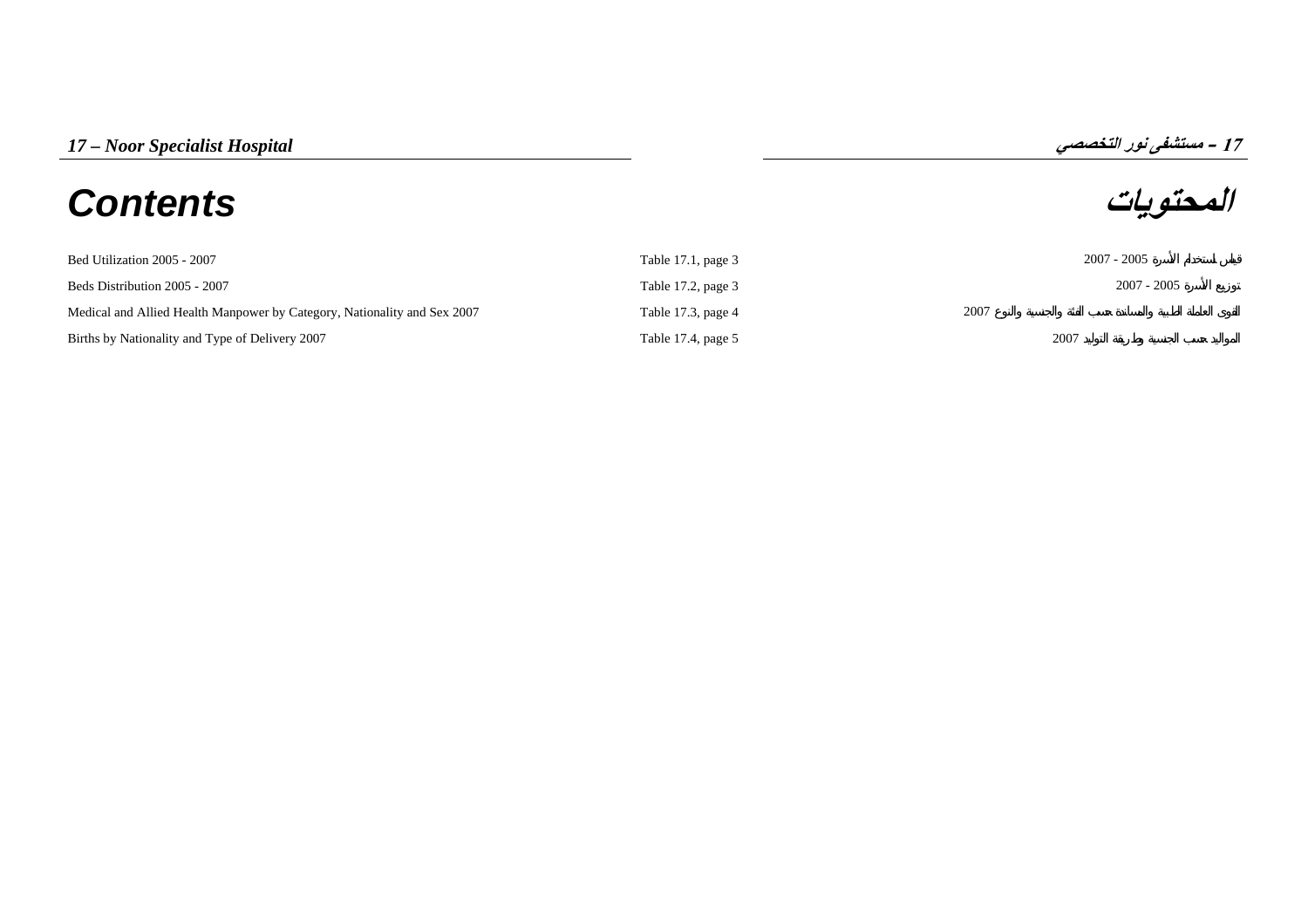## **Table 17.1 2007 - 2005Bed Utilization 2005 - 2007**

<span id="page-1-0"></span>

| <b>Description</b>      | 2007  | 2006  | 2005  |
|-------------------------|-------|-------|-------|
| Total admissions        | 1,407 | 1,139 | 647   |
| Total discharges        | 1,407 | 1,139 | 647   |
| Number of beds          | 24    | 24    | 24    |
| Bed days available      | 8,760 | 8,760 | 8,760 |
| Patient days-overnight  | 601   | 1,228 | 570   |
| Patients days < 1 day   | 806   | 616   | 386   |
| Total patients days     | 1,407 | 1,844 | 956   |
| Bed occupancy rate      | 16.1  | 21.1  | 10.9  |
| Turnover rate           | 58.6  | 47.5  | 27.0  |
| Turnover interval       | 5.2   | 6.1   | 12.1  |
| Average daily admission | 3.9   | 3.1   | 1.8   |
| Average daily discharge | 3.9   | 3.1   | 1.8   |
| Average length of stay  | 1.0   | 1.6   | 1.5   |

### **2007 - 2005 Beds Distribution 2005 - 2007 Table 17.2**

| <b>Service</b>                   | 2007            | <i><b>2006</b></i> | 2005 |
|----------------------------------|-----------------|--------------------|------|
| Private Ward (VIP)               | 3               | 3 <sub>l</sub>     | 3    |
| Intensive care unit              | 2               | 2                  | 2    |
| Medical / Surgical               | 17              | 17                 | 17   |
| Obstetrics / Gynecology          | 2               | 2                  | 2    |
| <b>Total</b>                     | 24 <sup>1</sup> | 24 <sup>1</sup>    | 24   |
| Special Care Baby Unit / Nursery | 6               | 6                  | 6    |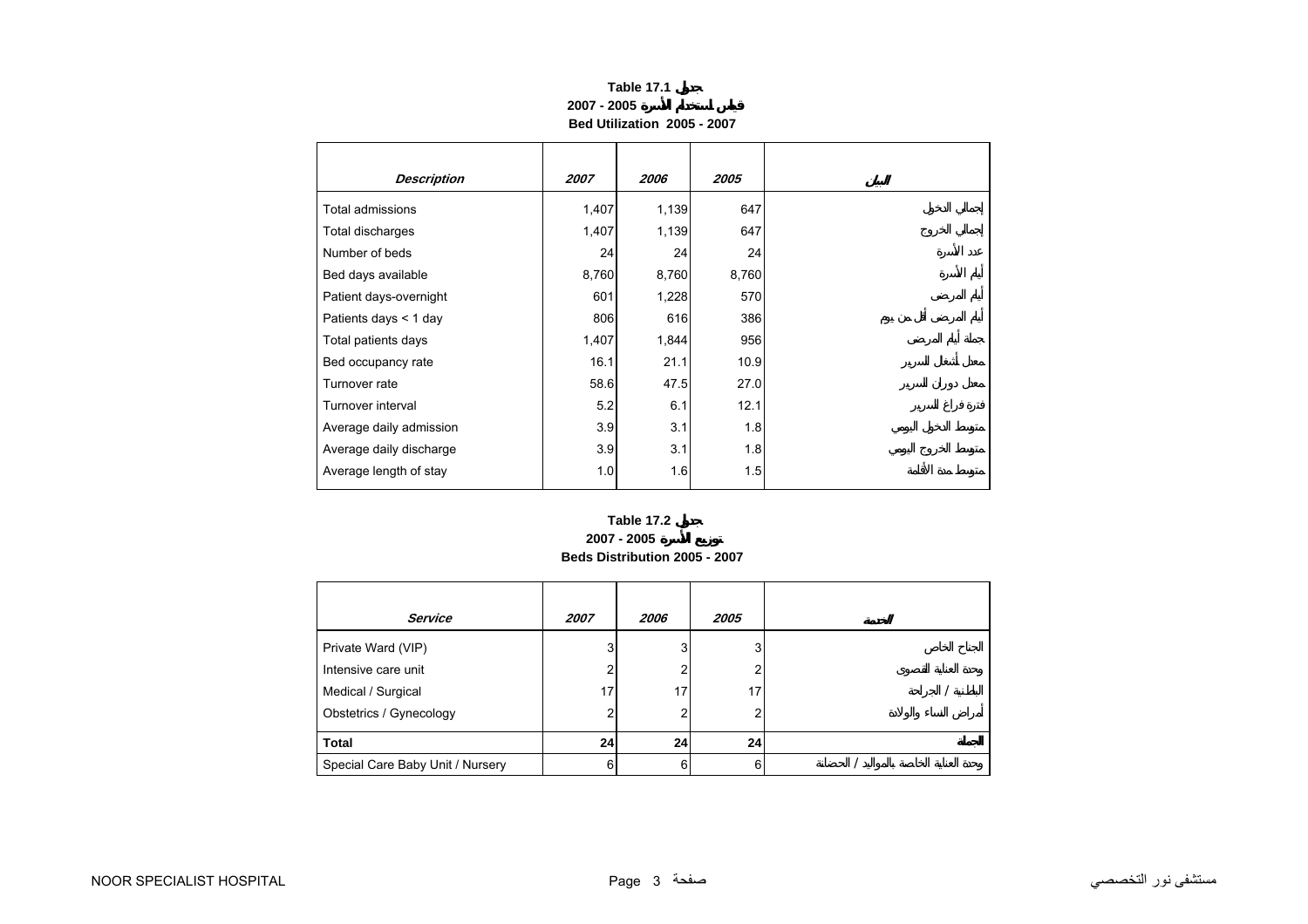# **جدول 17.3 Table القوى العاملة بالمهن الطبية والمساندة حسب الفئة <sup>و</sup> الجنسية <sup>و</sup> النوع <sup>2007</sup> Medical and Allied Health Manpower by Category, Nationality and Sex 2007**

<span id="page-2-0"></span>

| Total        |        |      |              |        |                                              |              |        |                     |                          |
|--------------|--------|------|--------------|--------|----------------------------------------------|--------------|--------|---------------------|--------------------------|
|              |        |      |              |        |                                              |              |        |                     |                          |
| الجملة       | أنشى   | نكر  | الجملة       | أنشى   | نكر                                          | الجملة       | أننسى  | نكر                 |                          |
| <b>Total</b> | Female | Male | <b>Total</b> | Female | Male                                         | <b>Total</b> | Female | Male                |                          |
| 17           | 8      | 9    |              | 5      |                                              | 9            | 3      | 6                   |                          |
| 26           |        |      |              |        |                                              |              |        |                     |                          |
| ŋ            | 2      |      |              | 2      |                                              |              |        |                     |                          |
|              |        |      |              |        |                                              |              |        |                     |                          |
|              |        |      | 26           | 8      | الجملة Non-Bahraini<br>24<br>24 <sub>1</sub> |              |        | Bahraini غير بحريني | بعريني<br>$\overline{2}$ |

*\* Nurses excluding practical nurses and other grades below staff nurse .* . : *\**